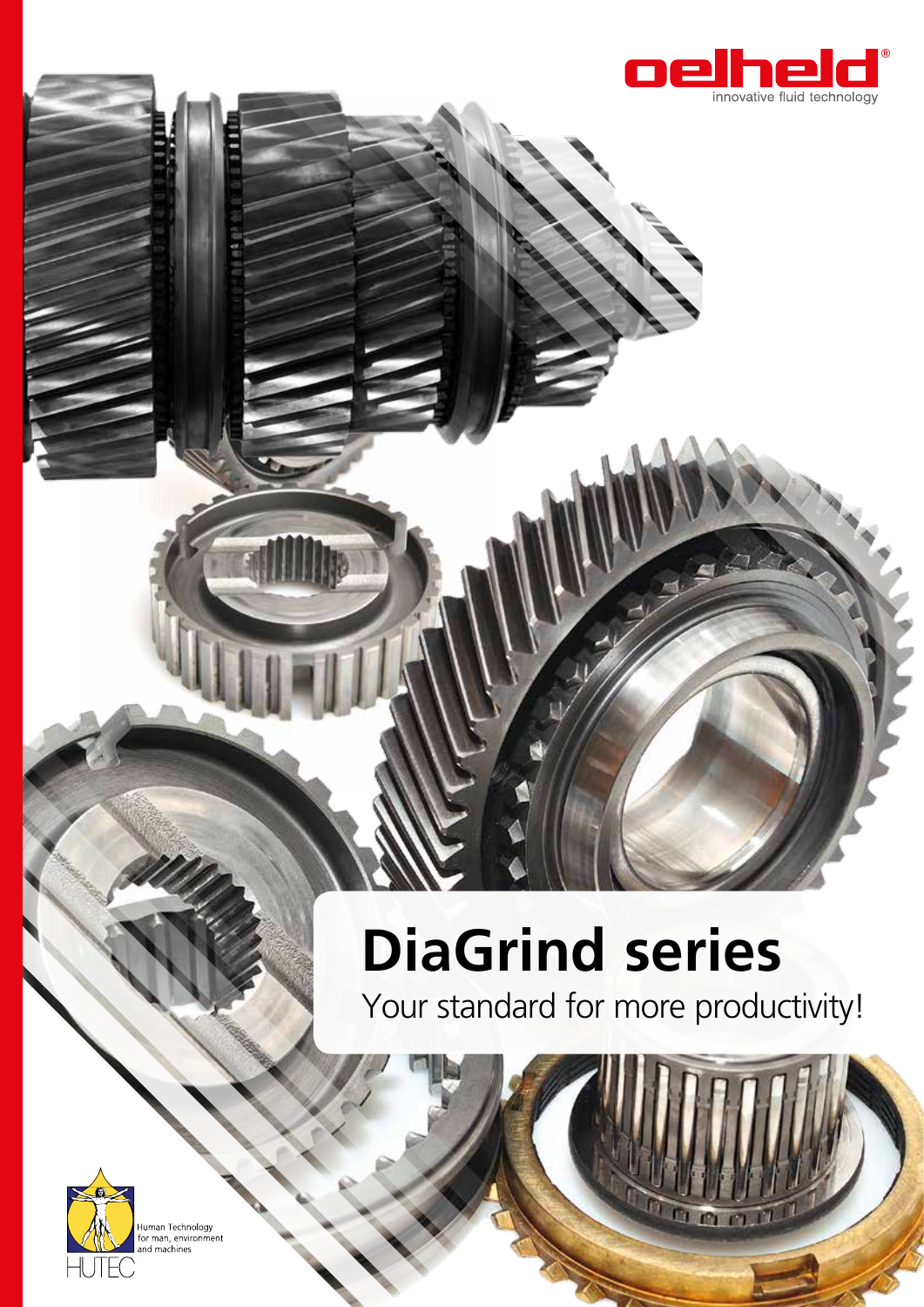

**Philipp and Martin Storr •** Managing Directors

#### **Your partner for metalworking fluids**

oelheld is a medium-sized company, which has more than 130 years of tradition and experience. Since the foundation in 1887 by Carl Christian Held, oelheld has become an established specialist for lubricants. Partnerships, research, and human resources technology have grown as a valuable tradition of which we are proud of.

Numerous customers and machine manufacturers along with national and international universities have partnered with us to develop high quality lubricants. Through this cooperation we are able to focus intensively on meeting and adjusting to specific requirements on a wide range of different manufacturing processes. Our laboratories are equipped with state-of-the-art analytical equipment and numerous application testing systems that guarantee today's demanding requirements, and many of tomorrow's ever changing new standards.

"**Innovative product development, strengthened by continuous quality control and comprehensive customer service, is the key to the success of our products.**"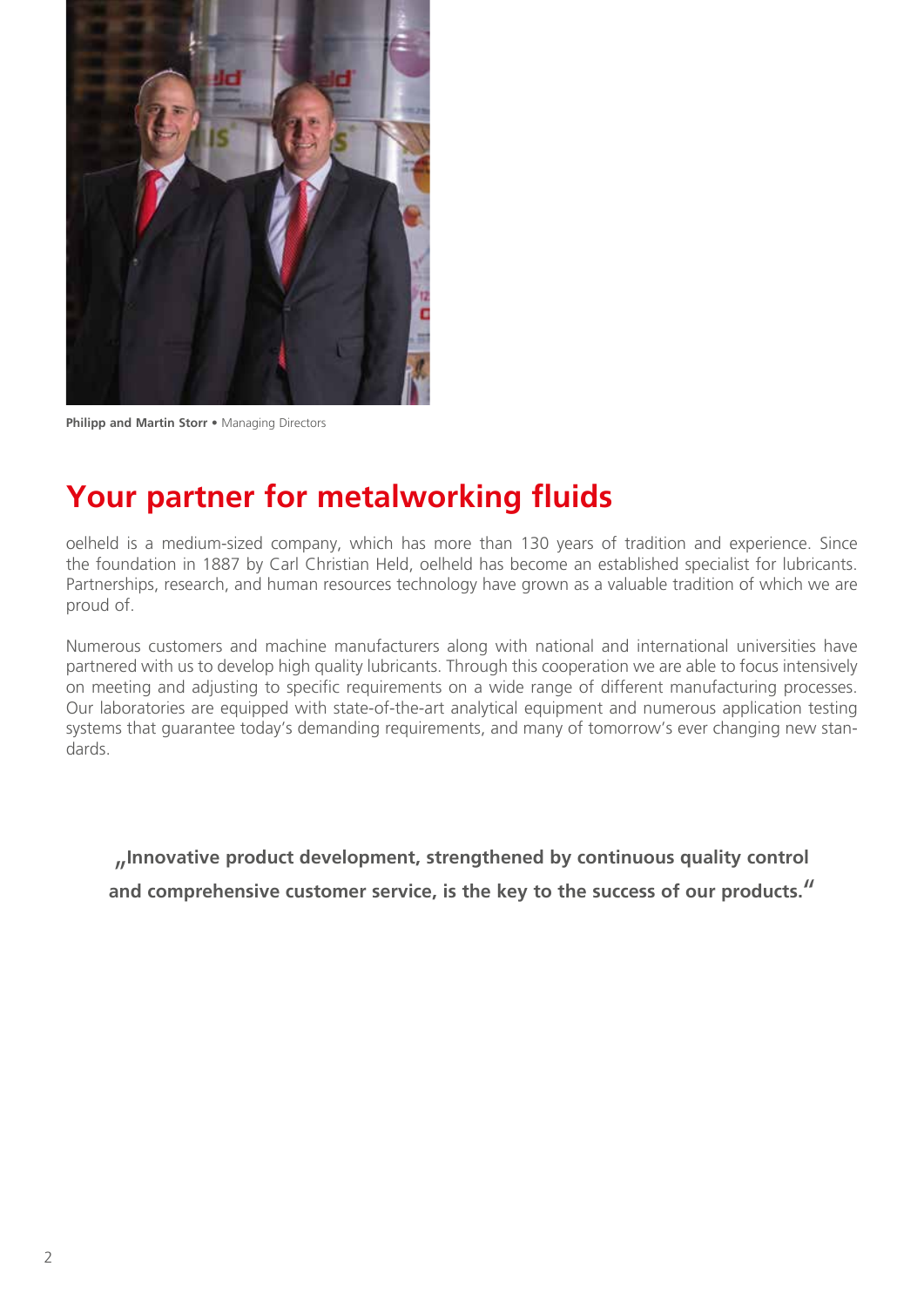

#### **Human Technology**

#### **Innovations for man, environment and machines**

Hutec is our main focus in the development and production of our products. It is also our mission statement in our use of resources and at oelheld always presence.

#### **What does this mean?**

- REACH requirements are fulfilled
- Skin reviews and approvals available for most products
- Low emission and aromatics free / low aromatic products
- Products free of heavy metal
- State-of-the-art production facilities
- Environmentally friendly production processes
- Products are tested for compatibility with machine components
- Sustainability in the selection of raw materials
- Environmentally friendly and resource-saving products

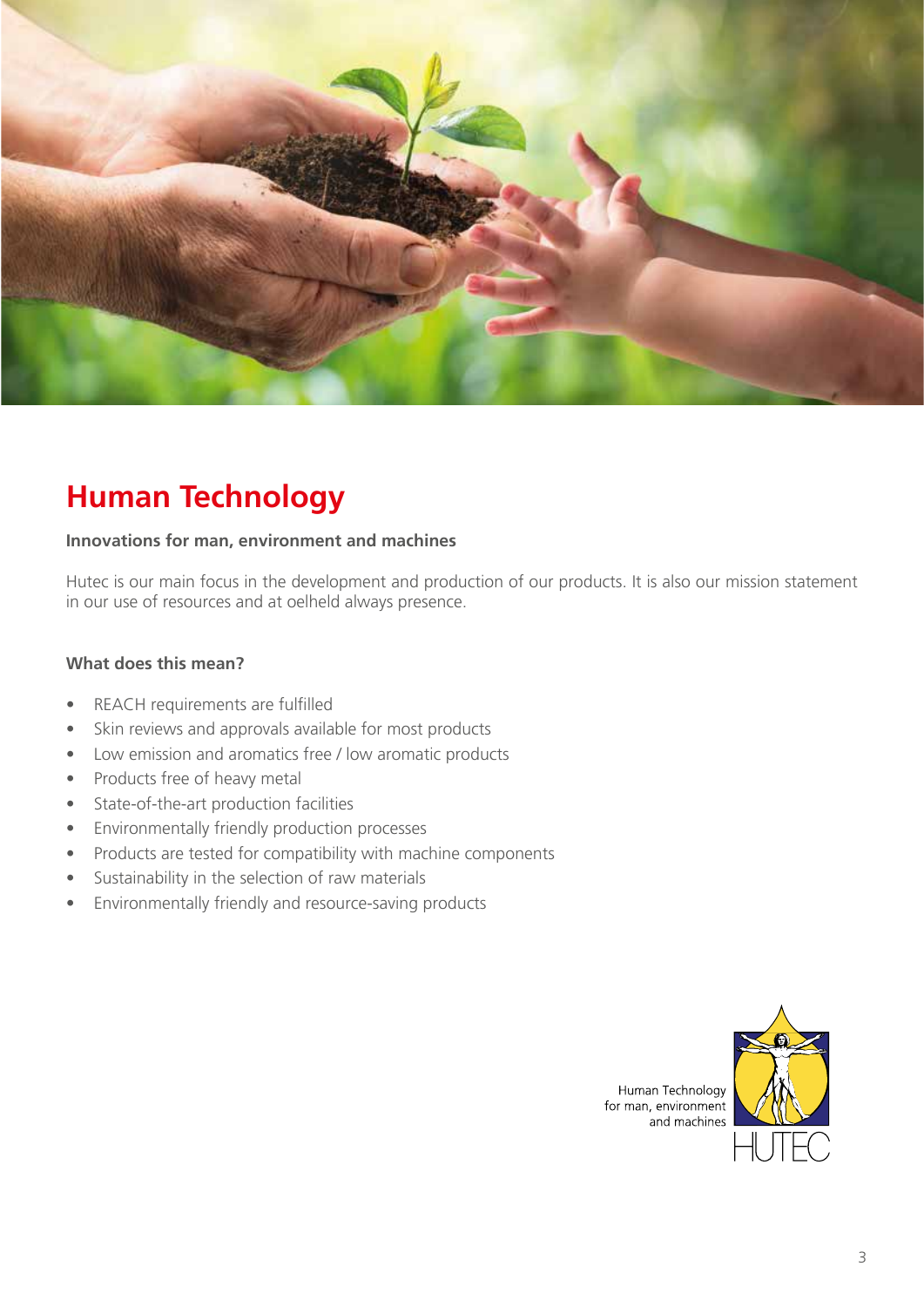

#### **Advantages of the DiaGrind Series**

oelheld has earned a reputation for its proven, unrivaled high-end metalworking fluids, which are designed to meet even the toughest requirements with flying colors. The engineers and technicians of our R & D department are equipped with state-of-the-art machine tools to continuously improve the performance of our metalworking oils. The industry's growing need for increased productivity and cost efficiency makes it necessary to regularly optimize the performance of existing metalworking fluids.

The products of the DiaGrind series have been developed in response to these challenges and new materials. The high-performance products are available in various viscosities to optimally cover a wide range of applications.

oelheld pursues a continuous improvement strategy and stays in close cooperation with leading machine tool manufacturers. Our goal is to strengthen our customers' competitiveness through our metalworking oils which offer shorter machining times, less tool wear and better surface quality.

Incidentally, oelheld's metalworking oils are among the safest products for people, nature and machines and meet the strictest chemical laws in the world.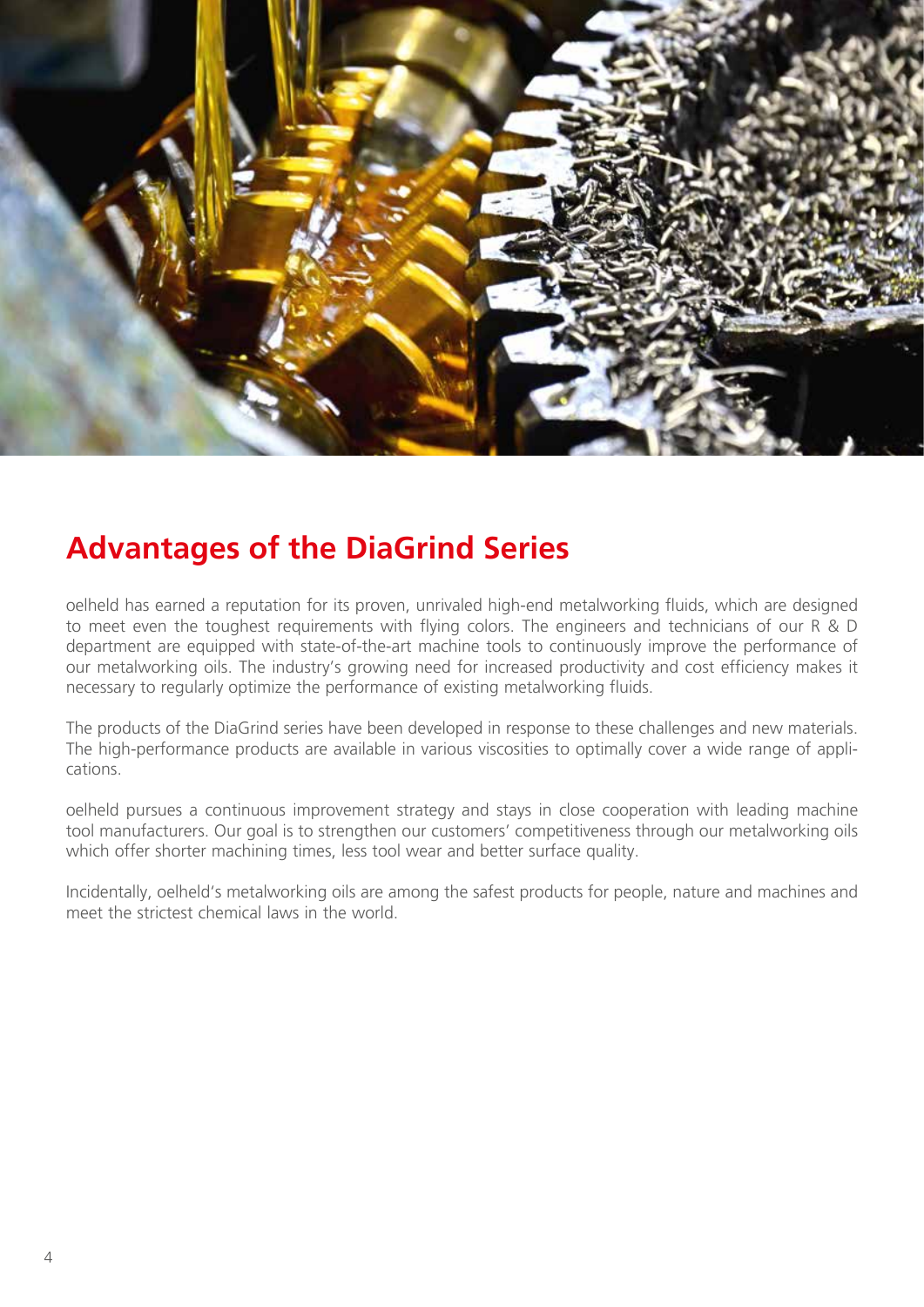# **Advantages**

| • Meets all requirements of chemical regulations<br>around the world | • Absolute production reliability under harshest<br>production conditions |
|----------------------------------------------------------------------|---------------------------------------------------------------------------|
| • Best possible occupational safety                                  | • Low evaporation rates                                                   |
| • Recommended by numerous machine manufacturers                      | • Unique multi-functionality                                              |
| • Increased productivity                                             | • Reduced tool wear                                                       |
| • Increased lifetime of grinding wheels and cutting<br>tools         | • Significant reduction of grinding burn an<br>burr formation             |
| • Highest surface quality                                            | • Maintenance-free                                                        |
| • Outstanding machine cleanliness                                    | • Free of chlorine and heavy metals                                       |
| • Excellent air release properties                                   | • Low-foaming                                                             |
| • Good filterability                                                 | • High flash points                                                       |
| • Outstanding longevity and low top-up requirements                  |                                                                           |

Our products are especially developed for the use on following machines: HEGENSCHEIDT **Gleason JUNKER** IAH **MFD KAPP NILES MIKROSA** *<u>RIKOEPFER LIEBHERR</u>* **PRÄWEMA** KLINGELNBERG REISHAUER **SCHAUDT STUDER**  $\widehat{\mathcal{G}}$  samputensili FEELING FOR FINISHING Gear Grinding Technology

**Supfina @varth@M**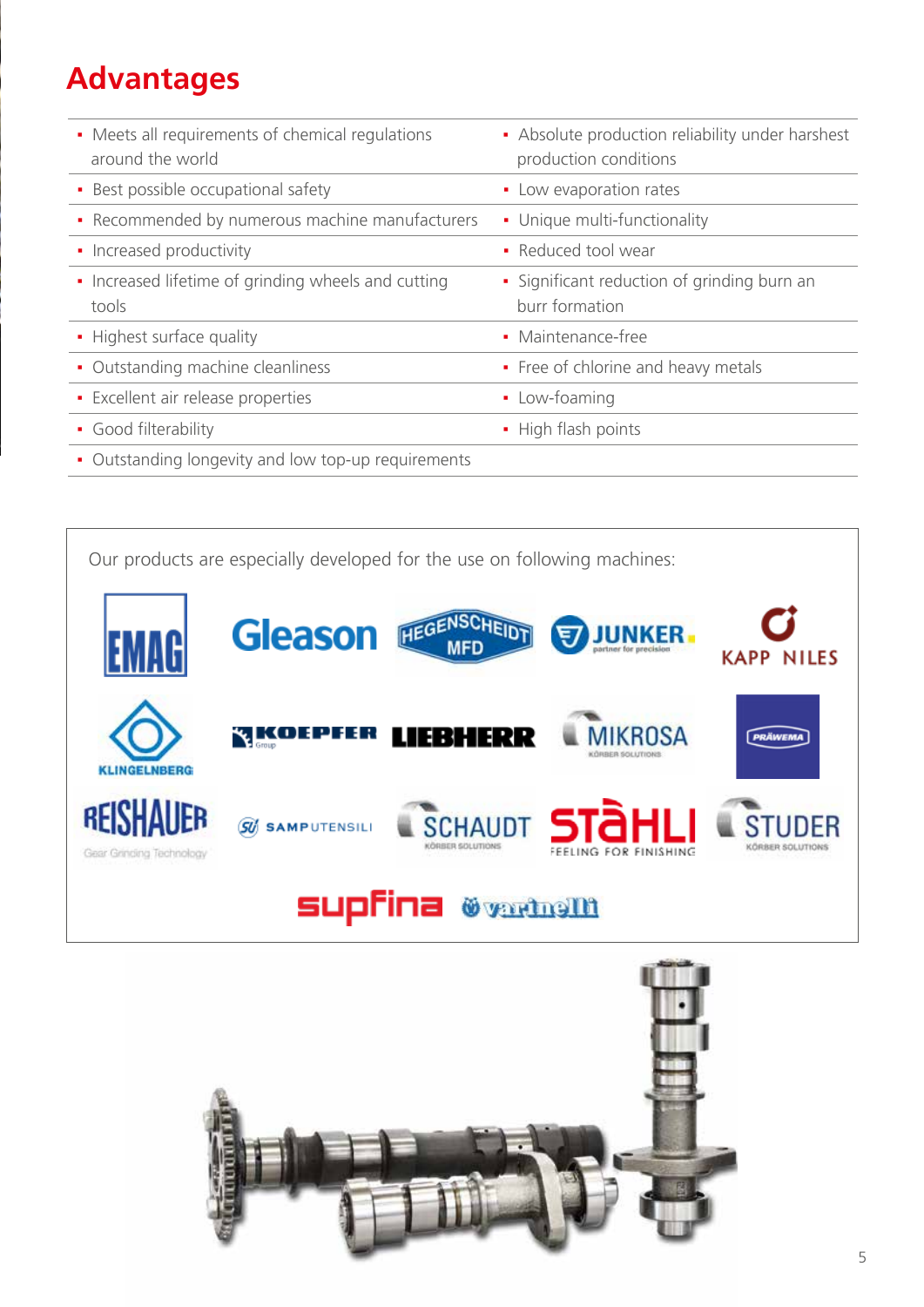# **Product overview DiaGrind series**

### **DiaGrind 535/5**

Applications: Honing, rolling, milling, grinding

| <b>Technical facts</b>                                 | data | testing method         |
|--------------------------------------------------------|------|------------------------|
| Density at $+15^{\circ}$ C (g/cm <sup>3</sup> )        | 0,83 | <b>ASTM D 7042</b>     |
| Kin. viscosity at $+40^{\circ}$ C (mm <sup>2</sup> /s) | 5,5  | <b>ASTM D 7042</b>     |
| Flash point $(°C)$                                     | >120 | <b>DIN EN ISO 2592</b> |
| Corrosive effect on copper                             |      | <b>FN ISO 2160</b>     |
|                                                        |      |                        |

# **DiaGrind 535/10**

Applications: ID/OD grinding, gear grinding, profile grinding, cutting, turning, deep-hole drilling

| <b>Technical facts</b>                                 | data     | testing method         |
|--------------------------------------------------------|----------|------------------------|
| Density at $+15^{\circ}$ C (g/cm <sup>3</sup> )        | 0,85     | <b>ASTM D 7042</b>     |
| Kin. viscosity at $+40^{\circ}$ C (mm <sup>2</sup> /s) | 10       | <b>ASTM D 7042</b>     |
| Flash point $(°C)$                                     | >150     | <b>DIN EN ISO 2592</b> |
| Corrosive effect on copper                             | $\angle$ | <b>FN ISO 2160</b>     |
|                                                        |          |                        |

#### **DiaGrind 535/15**

Applications: ID/OD grinding, gear grinding, gear hobbing, gear shaping, gear shaving, flute and thread grinding, surface and profile grinding, honing, milling, turning, deep-hole drilling, broaching

| <b>Technical facts</b>                                 | data | testing method         |
|--------------------------------------------------------|------|------------------------|
| Density at $+15^{\circ}$ C (g/cm <sup>3</sup> )        | 0,88 | <b>ASTM D 7042</b>     |
| Kin. viscosity at $+40^{\circ}$ C (mm <sup>2</sup> /s) | 15   | <b>ASTM D 7042</b>     |
| Flash point $(°C)$                                     | 160  | <b>DIN EN ISO 2592</b> |
| Corrosive effect on copper                             |      | <b>EN ISO 2160</b>     |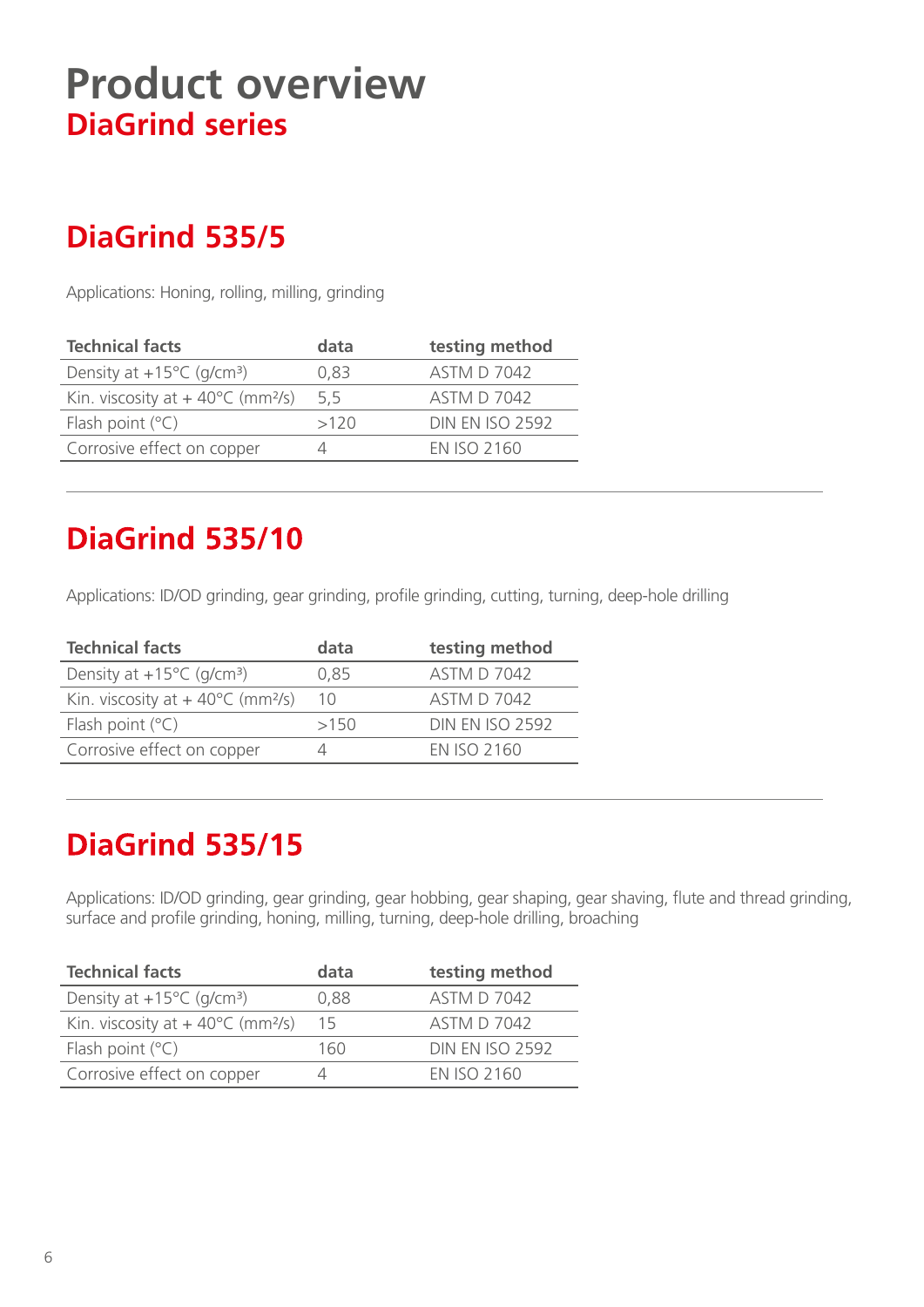

#### **DiaGrind 535/25**

Applications: Gear hobbing, gear shaping, gear shaving, milling, turning, deep-hole drilling, broaching

| <b>Technical facts</b>                                 | data | testing method         |
|--------------------------------------------------------|------|------------------------|
| Density at $+15^{\circ}$ C (g/cm <sup>3</sup> )        | 0,88 | <b>ASTM D 7042</b>     |
| Kin. viscosity at $+40^{\circ}$ C (mm <sup>2</sup> /s) | 25   | <b>ASTM D 7042</b>     |
| Flash point $(°C)$                                     | 180  | <b>DIN EN ISO 2592</b> |
| Corrosive effect on copper                             | Δ    | <b>FN ISO 2160</b>     |

#### **DiaGrind KSB 1100-B**

Applications: ID/OD grinding, milling, turning

| <b>Technical facts</b>                                 | data | testing method         |
|--------------------------------------------------------|------|------------------------|
| Density at $+15^{\circ}$ C (g/cm <sup>3</sup> )        | 0,84 | <b>ASTM D 7042</b>     |
| Kin. viscosity at $+40^{\circ}$ C (mm <sup>2</sup> /s) | 8.8  | <b>ASTM D 7042</b>     |
| Flash point $(°C)$                                     | >150 | <b>DIN EN ISO 2592</b> |
| Corrosive effect on copper                             | 1h   | <b>DIN EN ISO 2160</b> |

#### **Add-on product – ControXid 1642**

ControXid 1642 is a ready-to-use corrosion protection fluid for cooling circuits based on synthetic, water-soluble corrosion inhibitors. It is very low-foaming and offers reliable protection against corrosion along with high resistance to fungi and bacteria.

| <b>Technical facts</b>                                  | data     |
|---------------------------------------------------------|----------|
| Density at $+15^{\circ}$ C (g/cm <sup>3</sup> )         | 1,036    |
| Kin. viscosity at $+ 20^{\circ}$ C (mm <sup>2</sup> /s) | $-3 - 4$ |
| pH-value                                                | ca. 9.2  |
| Refraction (Brix)                                       | 16,2 %   |
|                                                         |          |

For other materials and applications please contact us.